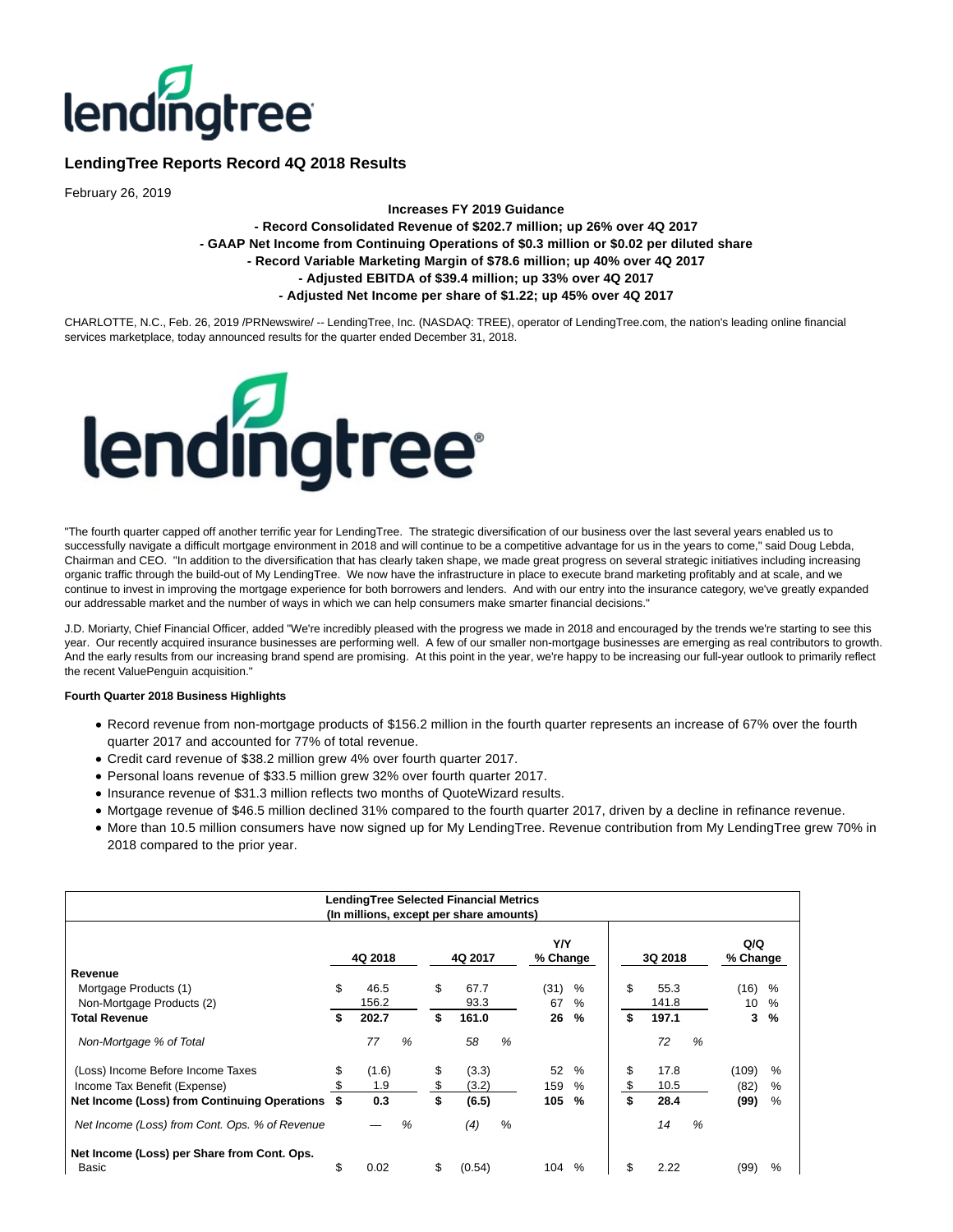| Diluted                                                                                                                  | \$               | 0.02                           |   | \$            | (0.54)                         |   | 104            | $\%$                    | \$            | 2.05                           |   | (99)        | $\%$              |
|--------------------------------------------------------------------------------------------------------------------------|------------------|--------------------------------|---|---------------|--------------------------------|---|----------------|-------------------------|---------------|--------------------------------|---|-------------|-------------------|
| Variable Marketing Margin<br><b>Total Revenue</b><br>Variable Marketing Expense (3) (4)<br>Variable Marketing Margin (4) | \$<br>- \$<br>\$ | 202.7<br>(124.1)<br>78.6<br>39 | % | \$<br>S<br>\$ | 161.0<br>(104.9)<br>56.1<br>35 | % | 26<br>18<br>40 | %<br>%<br>$\frac{9}{6}$ | \$<br>S<br>\$ | 197.1<br>(120.3)<br>76.8<br>39 | % | 3<br>3<br>2 | $\%$<br>$\%$<br>% |
| Variable Marketing Margin % of Revenue (4)<br><b>Adjusted EBITDA (4)</b>                                                 | \$               | 39.4                           |   | \$            | 29.6                           |   | 33             | %                       | \$            | 45.3                           |   | (13)        | $\%$              |
| Adjusted EBITDA % of Revenue (4)                                                                                         |                  | 19                             | % |               | 18                             | % |                |                         |               | 23                             | % |             |                   |
| <b>Adjusted Net Income (4)</b>                                                                                           | \$               | 16.7                           |   | \$            | 11.9                           |   | 40             | %                       | \$            | 26.6                           |   | (37)        | %                 |
| Adjusted Net Income per Share (4)                                                                                        | \$               | 1.22                           |   | \$            | 0.84                           |   | 45             | %                       | \$            | 1.92                           |   | (36)        | %                 |

(1) Includes the purchase mortgage and refinance mortgage products.

(2) personal credit products. Includes the home equity, reverse mortgage, personal loan, credit card, small business loan, student loan, auto loan, home services, insurance, deposit and

(3) Represents the portion of selling and marketing expense attributable to variable costs paid for advertising, direct marketing and related expenses. Also includes the portion of cost of revenue attributable to costs paid for advertising re-sold to third parties. Excludes overhead, fixed costs and personnel-related expenses.

Variable Marketing Expense, Variable Marketing Margin, Variable Marketing Margin % of Revenue, Adjusted EBITDA, Adjusted EBITDA % of revenue, Adjusted Net Income and Adjusted Net Income per Share are non-GAAP measures. Please see "LendingTree's Reconciliation of Non-GAAP Measures to

(4) GAAP" and "LendingTree's Principles of Financial Reporting" below for more information.

#### **Fourth Quarter 2018 Financial Highlights**

- Record consolidated revenue of \$202.7 million represents an increase of 26% over revenue in the fourth quarter 2017.
- GAAP net income from continuing operations of \$0.3 million, or \$.02 per diluted share.
- Record Variable Marketing Margin of \$78.6 million represents 39% of revenue and grew 40% over fourth quarter 2017.
- Adjusted EBITDA of \$39.4 million increased 33% over fourth quarter 2017.
- Adjusted Net Income per share of \$1.22 represents growth of 45% over fourth quarter 2017.
- During the quarter, the company repurchased 174 thousand shares of its stock at a weighted-average price per share of \$203 for aggregate consideration of \$35.4 million.
- On February 20, 2019, the Company's Board of Directors approved an additional \$150 million in share repurchase authorization. With that increase, \$181.2 million in share repurchase authorization remained available.

#### **Business Outlook - 2019**

LendingTree is providing Revenue, Variable Marketing Margin and Adjusted EBITDA guidance for the first quarter of 2019 and increasing guidance for full-year 2019, as follows:

For first quarter 2019:

- Revenue is anticipated to be in the range of \$235 \$245 million, or 30% 35% over first quarter of 2018.
- Variable Marketing Margin is expected to be in the range of \$82 \$86 million.
- Adjusted EBITDA is anticipated to be in the range of \$37 \$40 million, or 17% 26% over first quarter of 2018.

## For full-year 2019:

- Revenue is now anticipated to be in the range of \$1,010 \$1,045 million, up from prior range of \$990 \$1,030 million, and representing growth of 32% - 37% over 2018.
- Variable Marketing Margin is expected to be in the range of \$385 \$400 million, up from prior range of \$365 \$385 million.
- Adjusted EBITDA is now anticipated to be in the range of \$205 \$215 million, up from prior range of \$195 \$205 million, and representing growth of 34% - 40% over 2018.

LendingTree is not able to provide a reconciliation of projected Variable Marketing Margin or Adjusted EBITDA to the most directly comparable expected GAAP results due to the unknown effect, timing and potential significance of the effects of legal matters, tax considerations, and income and expense from changes in fair value of contingent consideration from acquisitions. Expenses associated with legal matters, tax consequences, and income and expense from changes in fair value of contingent consideration from acquisitions have in the past, and may in the future, significantly affect GAAP results in a particular period.

### **Quarterly Conference Call**

A conference call to discuss LendingTree's fourth quarter 2018 financial results will be webcast live today, February 26, 2019 at 9:00 AM Eastern Time (ET). The live audiocast is open to the public and will be available on LendingTree's investor relations website at [http://investors.lendingtree.com/.](http://investors.lendingtree.com/) The call may also be accessed toll-free via phone at (877) 606-1416. Callers outside the United States and Canada may dial (707) 287-9313. Following completion of the call, a recorded replay of the webcast will be available on LendingTree's investor relations website until 12:00 PM ET on Tuesday, March 05, 2019. To listen to the telephone replay, call toll-free (855) 859-2056 with passcode #3999933. Callers outside the United States and Canada may dial (404) 537-3406 with passcode #3999933.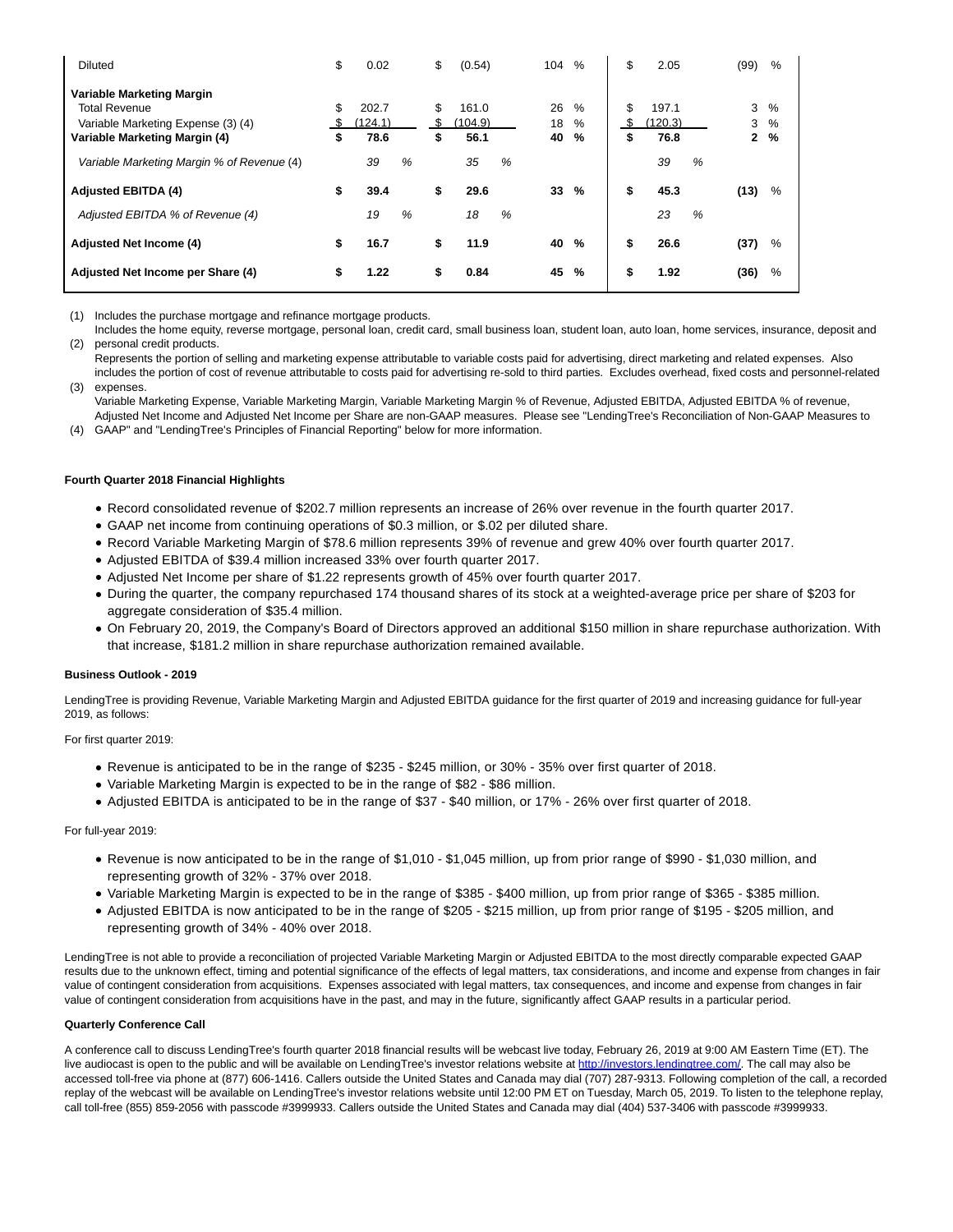## **LENDINGTREE, INC. AND SUBSIDIARIES CONSOLIDATED STATEMENTS OF OPERATIONS AND COMPREHENSIVE INCOME (Unaudited)**

|                                                                   | <b>Three Months Ended</b><br>December 31. |  |                                          | <b>Twelve Months Ended</b><br>December 31. |    |          |
|-------------------------------------------------------------------|-------------------------------------------|--|------------------------------------------|--------------------------------------------|----|----------|
|                                                                   | 2018                                      |  | 2017                                     | 2018                                       |    | 2017     |
|                                                                   |                                           |  | (in thousands, except per share amounts) |                                            |    |          |
| Revenue                                                           | \$<br>202,672                             |  | 160,954<br>\$                            | \$<br>764,865                              | \$ | 617,736  |
| Costs and expenses:                                               |                                           |  |                                          |                                            |    |          |
| Cost of revenue (exclusive of depreciation and amortization shown |                                           |  |                                          |                                            |    |          |
| separately below) (1)                                             | 13,822                                    |  | 5.080                                    | 36.399                                     |    | 17,223   |
| Selling and marketing expense (1)                                 | 125,901                                   |  | 111,854                                  | 500,291                                    |    | 432,784  |
| General and administrative expense (1)                            | 30,666                                    |  | 29,980                                   | 101,219                                    |    | 71,541   |
| Product development (1)                                           | 8,123                                     |  | 5,433                                    | 26,958                                     |    | 17,925   |
| Depreciation                                                      | 2,186                                     |  | 1,776                                    | 7,385                                      |    | 7,085    |
| Amortization of intangibles                                       | 9,840                                     |  | 3,958                                    | 23,468                                     |    | 12,992   |
| Change in fair value of contingent consideration                  | 9,591                                     |  | 3,291                                    | 10,788                                     |    | 23,931   |
| Severance                                                         | 21                                        |  |                                          | 2,352                                      |    | 404      |
| Litigation settlements and contingencies                          | 94                                        |  | (243)                                    | (186)                                      |    | 718      |
| <b>Total costs and expenses</b>                                   | 200,244                                   |  | 161,129                                  | 708,674                                    |    | 584,603  |
| <b>Operating income</b>                                           | 2,428                                     |  | (175)                                    | 56,191                                     |    | 33,133   |
| Other expense, net:                                               |                                           |  |                                          |                                            |    |          |
| Interest expense, net                                             | (4, 132)                                  |  | (2,980)                                  | (12, 437)                                  |    | (7,028)  |
| Other income (expense)                                            | 96                                        |  | (181)                                    | (10)                                       |    | (396)    |
| (Loss) Income before income taxes                                 | (1,608)                                   |  | (3, 336)                                 | 43.744                                     |    | 25,709   |
| Income tax benefit (expense)                                      | 1,859                                     |  | (3, 182)                                 | 65,575                                     |    | (6, 291) |
| Net income (loss) from continuing operations                      | 251                                       |  | (6, 518)                                 | 109,319                                    |    | 19,418   |
| Loss from discontinued operations, net of tax                     | (3,551)                                   |  | (1,208)                                  | (12, 820)                                  |    | (3,840)  |
| Net (loss) income and comprehensive income                        | \$<br>(3,300)                             |  | \$<br>(7, 726)                           | \$<br>96,499                               | \$ | 15,578   |
|                                                                   |                                           |  |                                          |                                            |    |          |
| Weighted average shares outstanding:                              |                                           |  |                                          |                                            |    |          |
| <b>Basic</b>                                                      | 12,700                                    |  | 11,986                                   | 12,504                                     |    | 11,945   |
| <b>Diluted</b>                                                    | 13,622                                    |  | 11,986                                   | 14,097                                     |    | 13,682   |
| Income (loss) per share from continuing operations:               |                                           |  |                                          |                                            |    |          |
| Basic                                                             | \$<br>0.02                                |  | \$<br>(0.54)                             | \$<br>8.74                                 | \$ | 1.63     |
| <b>Diluted</b>                                                    | \$<br>0.02                                |  | \$<br>(0.54)                             | \$<br>7.75                                 | \$ | 1.42     |
| Loss per share from discontinued operations:                      |                                           |  |                                          |                                            |    |          |
| <b>Basic</b>                                                      | \$<br>(0.28)                              |  | \$<br>(0.10)                             | \$<br>(1.03)                               | \$ | (0.32)   |
| <b>Diluted</b>                                                    | \$<br>(0.26)                              |  | \$<br>(0.10)                             | \$<br>(0.91)                               | \$ | (0.28)   |
| Net (loss) income per share:                                      |                                           |  |                                          |                                            |    |          |
| Basic                                                             | \$<br>(0.26)                              |  | \$<br>(0.64)                             | \$<br>7.72                                 | \$ | 1.30     |
| <b>Diluted</b>                                                    | \$<br>(0.24)                              |  | \$<br>(0.64)                             | \$<br>6.85                                 | \$ | 1.14     |
|                                                                   |                                           |  |                                          |                                            |    |          |
| (1) Amounts include non-cash compensation, as follows:            |                                           |  |                                          |                                            |    |          |
| Cost of revenue                                                   | \$<br>118                                 |  | \$<br>46                                 | \$<br>378                                  | \$ | 175      |
| Selling and marketing expense                                     | (943)                                     |  | 1,430                                    | 3,568                                      |    | 3,973    |
| General and administrative expense                                | 8,708                                     |  | 8,190                                    | 34,325                                     |    | 16,874   |
| Product development                                               | 2,098                                     |  | 627                                      | 6,094                                      |    | 2,339    |

#### **LENDINGTREE, INC. AND SUBSIDIARIES CONSOLIDATED BALANCE SHEETS (Unaudited)**

|                                               | December 31.<br>2018                                  | December 31.<br>2017 |  |  |  |  |  |  |  |
|-----------------------------------------------|-------------------------------------------------------|----------------------|--|--|--|--|--|--|--|
|                                               | (in thousands, except par value<br>and share amounts) |                      |  |  |  |  |  |  |  |
| <b>ASSETS:</b>                                |                                                       |                      |  |  |  |  |  |  |  |
| Cash and cash equivalents                     | \$<br>105,102                                         | \$<br>368,550        |  |  |  |  |  |  |  |
| Restricted cash and cash equivalents          | 56                                                    | 4,091                |  |  |  |  |  |  |  |
| Accounts receivable, net                      | 91.072                                                | 53.444               |  |  |  |  |  |  |  |
| Prepaid and other current assets              | 16.428                                                | 11.881               |  |  |  |  |  |  |  |
| Assets held for sale                          | 21,328                                                |                      |  |  |  |  |  |  |  |
| Current assets of discontinued operations     | 185                                                   | 75                   |  |  |  |  |  |  |  |
| <b>Total current assets</b>                   | 234.171                                               | 438,041              |  |  |  |  |  |  |  |
| Property and equipment, net                   | 23.175                                                | 36.431               |  |  |  |  |  |  |  |
| Goodwill                                      | 348.347                                               | 113,368              |  |  |  |  |  |  |  |
| Intangible assets, net                        | 205.699                                               | 81.125               |  |  |  |  |  |  |  |
| Deferred income tax assets                    | 79.289                                                | 20,156               |  |  |  |  |  |  |  |
| Other non-current assets                      | 2,168                                                 | 1,910                |  |  |  |  |  |  |  |
| Non-current assets of discontinued operations | 3,266                                                 | 2,428                |  |  |  |  |  |  |  |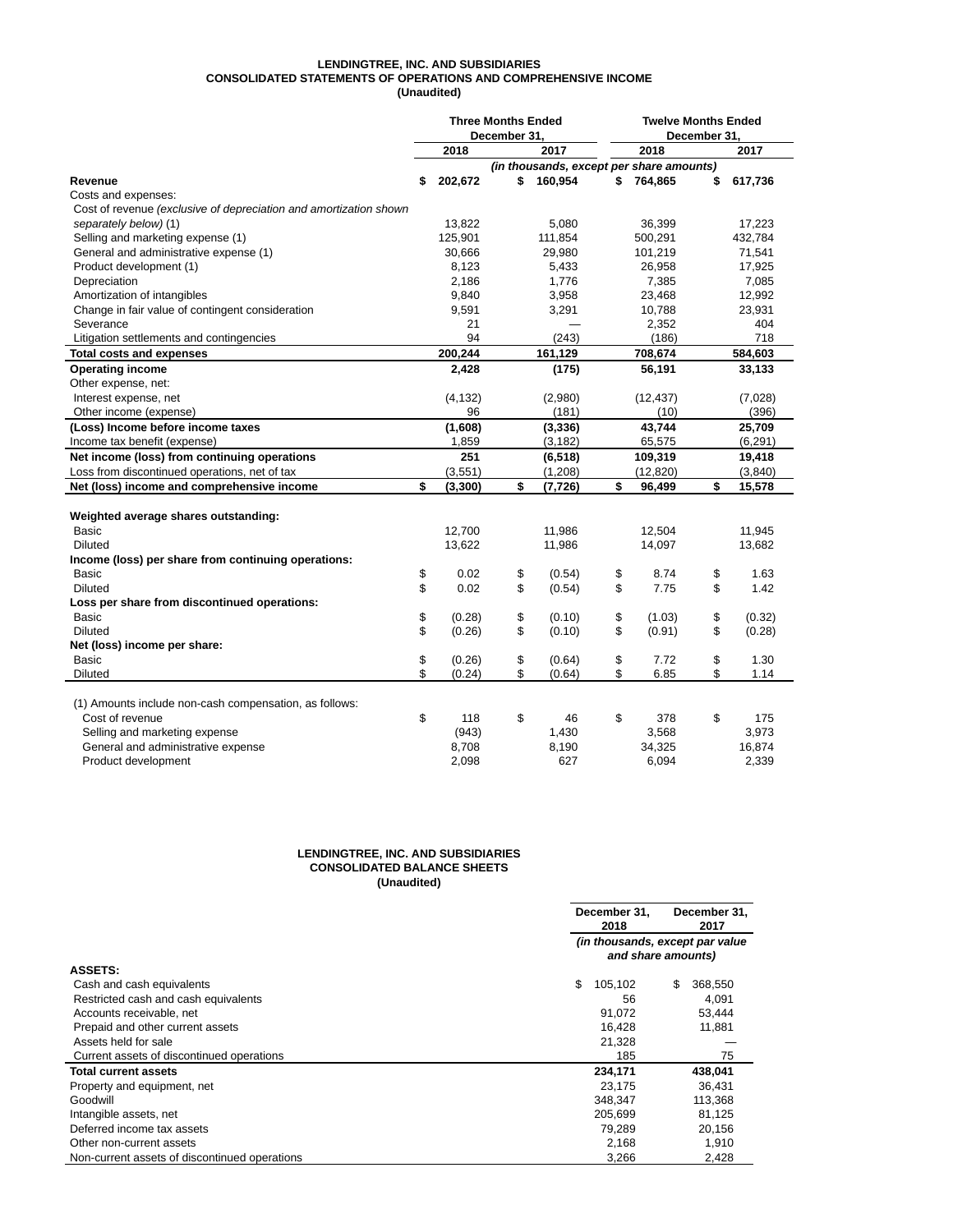| <b>Total assets</b>                                                                          | \$<br>896,115 | S. | 693,459    |
|----------------------------------------------------------------------------------------------|---------------|----|------------|
|                                                                                              |               |    |            |
| <b>LIABILITIES:</b>                                                                          |               |    |            |
| Revolving credit facility                                                                    | \$<br>125,000 | \$ |            |
| Accounts payable, trade                                                                      | 15,074        |    | 9,250      |
| Accrued expenses and other current liabilities                                               | 93,190        |    | 77,183     |
| Current contingent consideration                                                             | 11,080        |    | 46,576     |
| Current liabilities of discontinued operations                                               | 17.609        |    | 14,507     |
| <b>Total current liabilities</b>                                                             | 261,953       |    | 147,516    |
| Long-term debt                                                                               | 250,943       |    | 238,199    |
| Non-current contingent consideration                                                         | 27,757        |    | 11,273     |
| Other non-current liabilities                                                                | 8,360         |    | 1.597      |
| Deferred income tax liabilities                                                              | 894           |    |            |
| <b>Total liabilities</b>                                                                     | 549,907       |    | 398,585    |
|                                                                                              |               |    |            |
| <b>SHAREHOLDERS' EQUITY:</b>                                                                 |               |    |            |
| Preferred stock \$.01 par value; 5,000,000 shares authorized; none issued or outstanding     |               |    |            |
| Common stock \$.01 par value; 50,000,000 shares authorized; 15,428,351 and 14,218,572 shares |               |    |            |
| issued, respectively, and 12,809,764 and 11,979,434 shares outstanding, respectively         | 154           |    | 142        |
| Additional paid-in capital                                                                   | 1,134,227     |    | 1,087,582  |
| Accumulated deficit                                                                          | (610, 482)    |    | (708, 354) |
| Treasury stock; 2,618,587 and 2,239,138 shares, respectively                                 | (177, 691)    |    | (85,085)   |
| Noncontrolling interest                                                                      |               |    | 589        |
| Total shareholders' equity                                                                   | 346,208       |    | 294,874    |
| Total liabilities and shareholders' equity                                                   | \$<br>896,115 | \$ | 693,459    |

#### **LENDINGTREE, INC. AND SUBSIDIARIES CONSOLIDATED STATEMENTS OF CASH FLOWS (Unaudited)**

|                                                                                                         |                 | Year Ended December 31.  |              |
|---------------------------------------------------------------------------------------------------------|-----------------|--------------------------|--------------|
|                                                                                                         | 2018            | 2017                     | 2016         |
|                                                                                                         |                 | (in thousands)           |              |
| Cash flows from operating activities attributable to continuing operations:                             |                 |                          |              |
| Net income and comprehensive income                                                                     | \$<br>96,499    | \$<br>15,578             | \$<br>27,494 |
| Less: Loss from discontinued operations, net of tax                                                     | 12,820          | 3,840                    | 3,714        |
| Income from continuing operations                                                                       | 109,319         | 19,418                   | 31,208       |
| Adjustments to reconcile income from continuing operations to net cash provided by operating activities |                 |                          |              |
| attributable to continuing operations:                                                                  |                 |                          |              |
| Loss on impairments and disposal of fixed assets                                                        | 2.210           | 840                      | 640          |
| Amortization of intangibles                                                                             | 23,468          | 12,992                   | 1,243        |
| Depreciation                                                                                            | 7.385           | 7.085                    | 4.944        |
| Rental amortization of intangibles and depreciation                                                     | 630             | 1,474                    |              |
| Non-cash compensation expense                                                                           | 44,365          | 23,361                   | 9,647        |
| Deferred income taxes                                                                                   | (63,901)        | (6,370)                  | 6,367        |
| Change in fair value of contingent consideration                                                        | 10,788          | 23,931                   |              |
| Bad debt expense                                                                                        | 880             | 195                      | 515          |
| Amortization of debt issuance costs                                                                     | 1,776           | 1,032                    | 245          |
| Write-off of previously-capitalized debt issuance costs                                                 |                 | 90                       |              |
| Amortization of convertible debt discount                                                               | 11,397          | 6,385                    |              |
| Changes in current assets and liabilities:                                                              |                 |                          |              |
| Accounts receivable                                                                                     | (16, 820)       | (11, 381)                | (8, 361)     |
| Prepaid and other current assets                                                                        | (2,985)         | (5,358)                  | (1,558)      |
| Accounts payable, accrued expenses and other current liabilities                                        | 14,270          | 31,108                   | 4,769        |
| Current contingent consideration                                                                        | (21, 912)       | $\overline{\phantom{0}}$ |              |
| Income taxes receivable                                                                                 | 3,669           | (1, 104)                 | 13,385       |
| Other, net                                                                                              | (591)           | (160)                    | 1,170        |
| Net cash provided by operating activities attributable to continuing operations                         | 123,948         | 103,538                  | 64,214       |
| Cash flows from investing activities attributable to continuing operations:                             |                 |                          |              |
| Capital expenditures                                                                                    | (14, 907)       | (8,040)                  | (31, 955)    |
| Acquisition of intangible assets                                                                        |                 | (5)                      | (2,030)      |
| Acquisition of QuoteWizard, net of cash acquired                                                        | (297,072)       |                          |              |
| Acquisition of Student Loan Hero, net of cash acquired                                                  | (59, 483)       |                          |              |
| Acquisition of Ovation, net of cash acquired                                                            | (11, 566)       |                          |              |
| Acquisition of SnapCap                                                                                  | (10)            | (11, 886)                |              |
| Acquisition of DepositAccounts                                                                          |                 | (25,000)                 |              |
| Acquisition of MagnifyMoney, net of cash acquired                                                       |                 | (29, 504)                |              |
| Acquisition of CompareCards                                                                             |                 |                          | (81, 182)    |
| Acquisition of other businesses                                                                         | $\qquad \qquad$ |                          | (4,500)      |
| Net cash used in investing activities attributable to continuing operations                             | (383, 038)      | (74, 435)                | (119, 667)   |
| Cash flows from financing activities attributable to continuing operations:                             |                 |                          |              |
| Proceeds from exercise of stock options, net of payments related to net-share settlement of stock-based |                 |                          |              |
| compensation                                                                                            | 2,217           | 1,602                    | (4,085)      |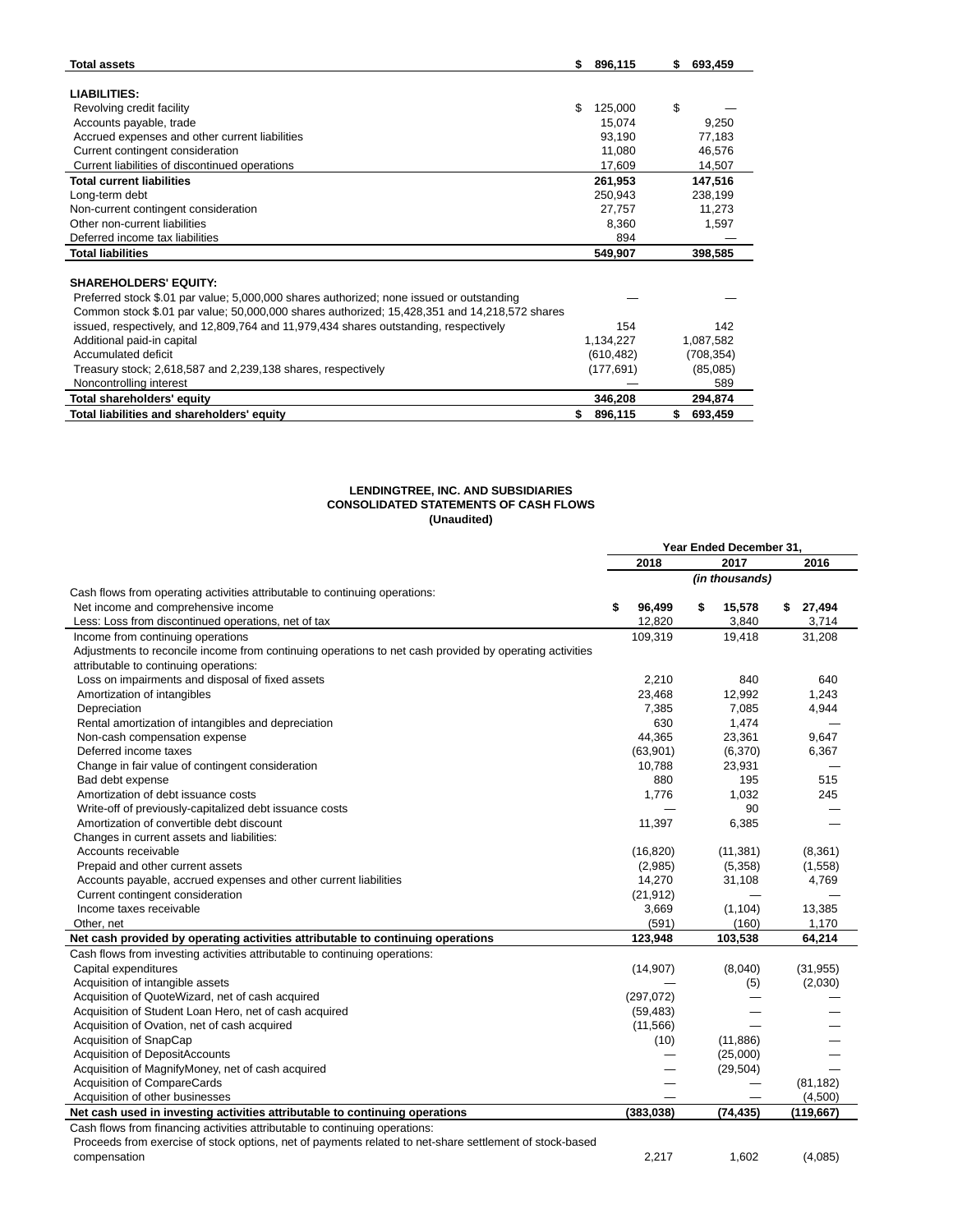| Contingent consideration payments                                                                   | (27, 588)   |             |              |  |
|-----------------------------------------------------------------------------------------------------|-------------|-------------|--------------|--|
| Proceeds from revolving credit facility                                                             | 125,000     |             |              |  |
| Acquisition of noncontrolling interest                                                              | (499)       |             |              |  |
| Proceeds from the issuance of 0.625% Convertible Senior Notes                                       |             | 300,000     |              |  |
| Payment of convertible note hedge transactions                                                      |             | (61,500)    |              |  |
| Proceeds from the sale of warrants                                                                  |             | 43,410      |              |  |
| Proceeds from equity offering, net of offering costs                                                |             |             | (23)         |  |
| Payment of debt issuance costs                                                                      | (583)       | (10, 486)   | (8)          |  |
| Purchase of treasury stock                                                                          | (93, 704)   | (19,901)    | (48, 524)    |  |
| Net cash provided by (used in) financing activities attributable to continuing operations           | 4,843       | 253,125     | (52, 640)    |  |
| Total cash (used in) provided by continuing operations                                              | (254,247)   | 282,228     | (108, 093)   |  |
| Discontinued operations:                                                                            |             |             |              |  |
| Net cash used in operating activities attributable to discontinued operations                       | (13, 236)   | (4,807)     | (10, 203)    |  |
| Total cash used in discontinued operations                                                          | (13, 236)   | (4,807)     | (10,203)     |  |
| Net increase (decrease) in cash, cash equivalents, restricted cash, and restricted cash equivalents | (267, 483)  | 277,421     | (118, 296)   |  |
| Cash, cash equivalents, restricted cash, and restricted cash equivalents at beginning of period     | 372,641     | 95,220      | 213,516      |  |
| Cash, cash equivalents, restricted cash, and restricted cash equivalents at end of period           | 105,158     | 372,641     | \$<br>95,220 |  |
| Supplemental cash flow information:                                                                 |             |             |              |  |
| Interest paid                                                                                       | \$<br>3,593 | \$<br>1.327 | \$<br>320    |  |
| Income tax payments                                                                                 | 541         | 20,359      | 3,095        |  |
| Income tax refunds                                                                                  | 5,678       | 133         | 22           |  |
|                                                                                                     |             |             |              |  |

## **LENDINGTREE'S RECONCILIATION OF NON-GAAP MEASURES TO GAAP**

Below is a reconciliation of selling and marketing expense to Variable Marketing Expense. See "Lending Tree's Principles of Financial Reporting" for further discussion of the Company's use of this non-GAAP measure.

|                                                  |                      |         | <b>Three Months Ended</b> | <b>Twelve Months Ended</b> |  |                      |                      |           |  |                      |
|--------------------------------------------------|----------------------|---------|---------------------------|----------------------------|--|----------------------|----------------------|-----------|--|----------------------|
|                                                  | December 31.<br>2018 |         | September 30.<br>2018     |                            |  | December 31.<br>2017 | December 31.<br>2018 |           |  | December 31.<br>2017 |
|                                                  |                      |         |                           |                            |  | (in thousands)       |                      |           |  |                      |
| Selling and marketing expense                    |                      | 125.901 |                           | 124.400                    |  | 111.854              |                      | 500,291   |  | 432,784              |
| Non-variable selling and marketing expense (1)   |                      | (6,985) |                           | (7,770)                    |  | (6,953)              |                      | (30, 343) |  | (22,001)             |
| Cost of advertising re-sold to third parties (2) |                      | 5.184   |                           | 3.628                      |  |                      |                      | 8.812     |  |                      |
| <b>Variable Marketing Expense</b>                |                      | 124.100 | 120.258                   |                            |  | 104.901              |                      | 478.760   |  | 410.783              |

(1) Represents the portion of selling and marketing expense not attributable to variable costs paid for advertising, direct marketing and related expenses. Includes overhead, fixed costs and personnel-related expenses.

(2) Represents the portion of cost of revenue attributable to costs paid for advertising re-sold to third parties. Excludes overhead, fixed costs, and personnelrelated expenses.

Below is a reconciliation of net income (loss) from continuing operations to Variable Marketing Margin and net income (loss) from continuing operations % of revenue to Variable Marketing Margin % of revenue. See "LendingTree's Principles of Financial Reporting" for further discussion of the Company's use of these non-GAAP measures.

|                                                           |                      |        | <b>Three Months Ended</b> |        | <b>Twelve Months Ended</b>         |                      |     |                      |  |
|-----------------------------------------------------------|----------------------|--------|---------------------------|--------|------------------------------------|----------------------|-----|----------------------|--|
|                                                           | December 31.<br>2018 |        | September 30,<br>2018     |        | December 31,<br>2017               | December 31,<br>2018 |     | December 31,<br>2017 |  |
|                                                           |                      |        |                           |        | (in thousands, except percentages) |                      |     |                      |  |
| Net income (loss) from continuing operations              | 251                  |        | 28,362                    | S      | (6, 518)                           | 109,319              |     | 19,418               |  |
| Net income (loss) from continuing operations % of revenue | $-\%$                | 14%    |                           |        | (4)%                               | 14%                  |     | 3%                   |  |
| Adjustments to reconcile to Variable Marketing Margin:    |                      |        |                           |        |                                    |                      |     |                      |  |
| Cost of revenue                                           | 13,822               |        | 10.838                    |        | 5,080                              | 36,399               |     | 17,223               |  |
| Cost of advertising re-sold to third parties (1)          | (5, 184)             |        | (3,628)                   |        |                                    | (8, 812)             |     |                      |  |
| Non-variable selling and marketing expense (2)            | 6,985                |        | 7.770                     |        | 6,953                              | 30,343               |     |                      |  |
| General and administrative expense                        | 30,666               | 22,980 |                           | 29,980 |                                    | 101,219              |     | 71,541               |  |
| Product development                                       | 8,123                |        | 6,608                     | 5,433  |                                    | 26,958               |     | 17,925               |  |
| Depreciation                                              | 2,186                |        | 1,895                     |        | 1,776                              | 7,385                |     | 7,085                |  |
| Amortization of intangibles                               | 9,840                |        | 5,701                     |        | 3,958                              | 23,468               |     | 12,992               |  |
| Change in fair value of contingent consideration          | 9,591                |        | 2,105                     |        | 3,291                              | 10.788               |     | 23,931               |  |
| Severance                                                 | 21                   |        | 2,328                     |        |                                    | 2,352                |     | 404                  |  |
| Litigation settlements and contingencies                  | 94                   |        | (88)                      |        | (243)                              | (186)                |     | 718                  |  |
| Interest expense, net                                     | 4,132                |        | 2,393                     |        | 2,980                              | 12,437               |     | 7,028                |  |
| Other (income) expense                                    | (96)                 |        | 69                        |        | 181                                | 10                   |     | 396                  |  |
| Income tax (benefit) expense                              | (1, 859)             |        | (10, 534)                 |        | 3,182                              | (65, 575)            |     | 6,291                |  |
| Variable Marketing Margin                                 | \$<br>78,572         | \$.    | 76,799                    | \$     | 56,053                             | \$<br>286,105        | \$. | 206,953              |  |
| Variable Marketing Margin % of revenue                    | 39%                  |        | 39%                       |        | 35%                                | 37%                  |     | 34%                  |  |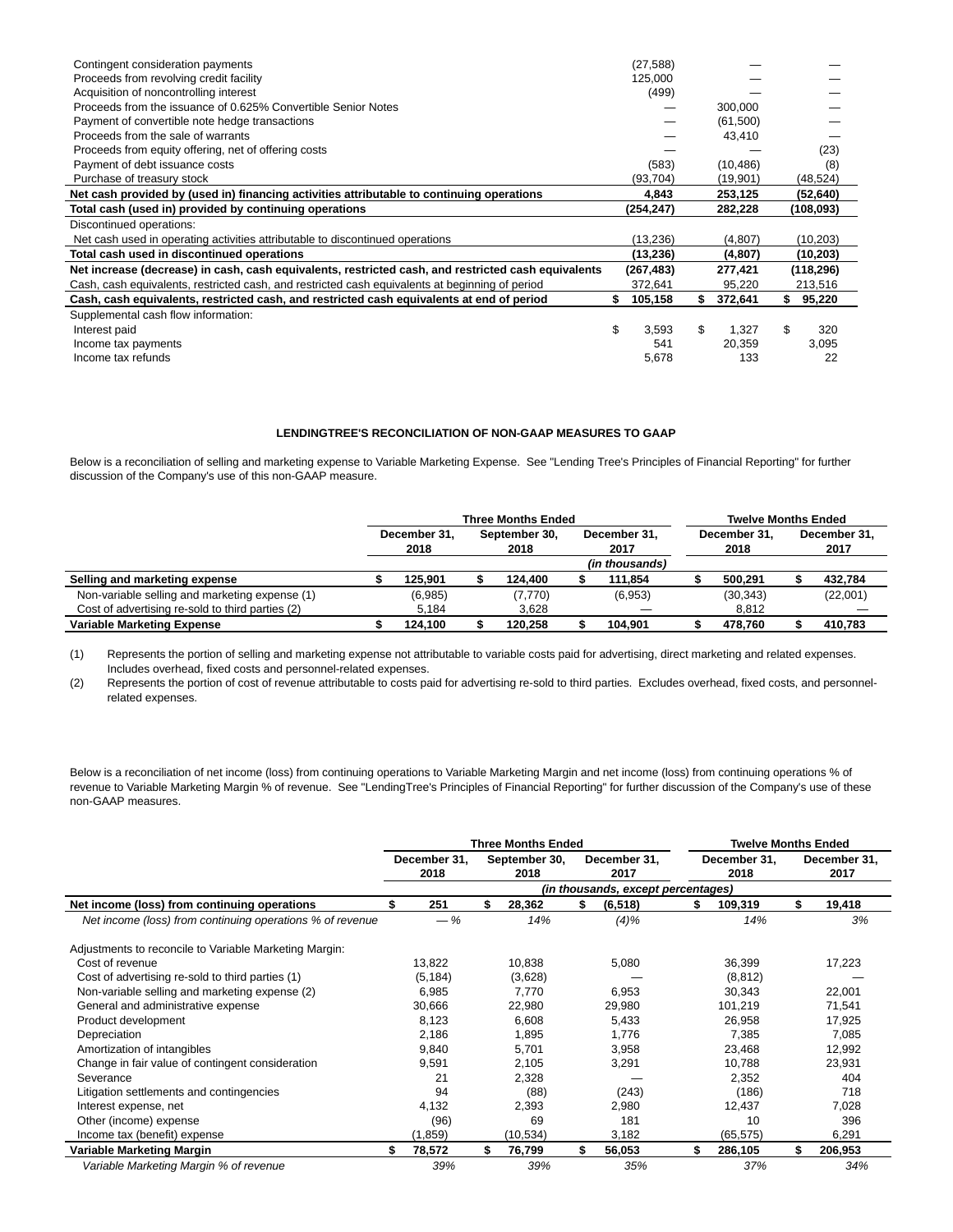- (1) Represents the portion of cost of revenue attributable to costs paid for advertising re-sold to third parties. Excludes overhead, fixed costs, and personnelrelated expenses.
- (2) Represents the portion of selling and marketing expense not attributable to variable costs paid for advertising, direct marketing and related expenses. Includes overhead, fixed costs and personnel-related expenses.

Below is a reconciliation of net income (loss) from continuing operations to adjusted EBITDA and net income (loss) from continuing operations % of revenue to adjusted EBITDA % of revenue. See "LendingTree's Principles of Financial Reporting" for further discussion of the Company's use of these non-GAAP measures.

|                                                     |     |                      |     | <b>Three Months Ended</b> |     | <b>Twelve Months Ended</b>         |     |                      |     |                      |
|-----------------------------------------------------|-----|----------------------|-----|---------------------------|-----|------------------------------------|-----|----------------------|-----|----------------------|
|                                                     |     | December 31.<br>2018 |     | September 30,<br>2018     |     | December 31,<br>2017               |     | December 31,<br>2018 |     | December 31,<br>2017 |
|                                                     |     |                      |     |                           |     | (in thousands, except percentages) |     |                      |     |                      |
| Net income (loss) from continuing operations        |     | 251                  | \$  | 28,362                    | \$. | (6, 518)                           | S.  | 109,319              | S   | 19,418               |
| Net income (loss) from continuing operations % of   |     |                      |     |                           |     |                                    |     |                      |     |                      |
| revenue                                             |     | $-\%$                |     | 14%                       |     | $(4)\%$                            |     | 14%                  |     | 3%                   |
| Adjustments to reconcile to Adjusted EBITDA:        |     |                      |     |                           |     |                                    |     |                      |     |                      |
| Amortization of intangibles                         |     | 9.840                |     | 5,701                     |     | 3,958                              |     | 23,468               |     | 12,992               |
| Depreciation                                        |     | 2,186                |     | 1,895                     |     | 1,776                              |     | 7,385                |     | 7,085                |
| Severance                                           |     | 21                   |     | 2,328                     |     |                                    |     | 2,352                |     | 404                  |
| Loss on impairments and disposal of assets          |     | 224                  |     | 97                        |     | 166                                |     | 2,210                |     | 839                  |
| Non-cash compensation                               |     | 9,981                |     | 12,097                    |     | 10,293                             |     | 44,365               |     | 23,361               |
| Contribution to LendingTree Foundation              |     |                      |     |                           |     | 10,000                             |     |                      |     | 10,000               |
| Change in fair value of contingent consideration    |     | 9,591                |     | 2,105                     |     | 3,291                              |     | 10,788               |     | 23,931               |
| Acquisition expense                                 |     | 4,851                |     | 765                       |     | 238                                |     | 6,303                |     | 1,595                |
| Litigation settlements and contingencies            |     | 94                   |     | (88)                      |     | (243)                              |     | (186)                |     | 718                  |
| Interest expense, net                               |     | 4,132                |     | 2,393                     |     | 2,980                              |     | 12,437               |     | 7,028                |
| Rental depreciation and amortization of intangibles |     | 76                   |     | 158                       |     | 464                                |     | 630                  |     | 1,475                |
| Income tax (benefit) expense                        |     | (1, 859)             |     | (10, 534)                 |     | 3,182                              |     | (65, 575)            |     | 6,291                |
| <b>Adjusted EBITDA</b>                              | \$. | 39,388               | \$. | 45,279                    | \$. | 29,587                             | \$. | 153,496              | \$. | 115,137              |
| Adjusted EBITDA % of revenue                        |     | 19%                  |     | 23%                       |     | 18%                                |     | 20%                  |     | 19%                  |

Below is a reconciliation of net income (loss) from continuing operations to Adjusted Net Income and net income (loss) per diluted share from continuing operations to Adjusted Net Income per share. See "LendingTree's Principles of Financial Reporting" for further discussion of the Company's use of these non-GAAP measures.

|                                                        |              | <b>Three Months Ended</b> | <b>Twelve Months Ended</b> |                                          |    |              |    |              |
|--------------------------------------------------------|--------------|---------------------------|----------------------------|------------------------------------------|----|--------------|----|--------------|
|                                                        | December 31, |                           | September 30,              | December 31,                             |    | December 31, |    | December 31, |
|                                                        | 2018         |                           | 2018                       | 2017                                     |    | 2018         |    | 2017         |
|                                                        |              |                           |                            | (in thousands, except per share amounts) |    |              |    |              |
| Net income (loss) from continuing operations           | \$<br>251    | \$                        | 28,362                     | \$<br>(6, 518)                           |    | 109,319      | \$ | 19,418       |
| Adjustments to reconcile to Adjusted Net Income:       |              |                           |                            |                                          |    |              |    |              |
| Non-cash compensation                                  | 9,981        |                           | 12,097                     | 10,293                                   |    | 44,365       |    | 23,361       |
| Loss on impairments and disposal of assets             | 224          |                           | 97                         | 166                                      |    | 2,210        |    | 839          |
| Acquisition expense                                    | 4,851        |                           | 765                        | 238                                      |    | 6,303        |    | 1,595        |
| Change in fair value of contingent consideration       | 9,591        |                           | 2,105                      | 3,291                                    |    | 10,788       |    | 23,931       |
| Severance                                              | 21           |                           | 2,328                      |                                          |    | 2,352        |    | 404          |
| Litigation settlements and contingencies               | 94           |                           | (88)                       | (243)                                    |    | (186)        |    | 718          |
| Contribution to LendingTree Foundation                 |              |                           |                            | 10,000                                   |    |              |    | 10,000       |
| Income tax benefit from adjusted items                 | (5,917)      |                           | (4,760)                    | (9,836)                                  |    | (17,208)     |    | (24, 699)    |
| Impact of Tax Cuts and Jobs Act                        |              |                           |                            | 9,062                                    |    |              |    | 9,062        |
| Excess tax benefit from stock-based compensation       | (2, 417)     |                           | (14.321)                   | (4, 512)                                 |    | (77,608)     |    | (12, 926)    |
| <b>Adjusted net income</b>                             | \$<br>16,679 | \$                        | 26,585                     | \$<br>11,941                             | \$ | 80,335       | \$ | 51,703       |
| Net income (loss) per diluted share from continuing    |              |                           |                            |                                          |    |              |    |              |
| operations                                             | \$<br>0.02   | \$                        | 2.05                       | \$<br>(0.54)                             | \$ | 7.75         | \$ | 1.42         |
| Adjustments to reconcile net income (loss) from        |              |                           |                            |                                          |    |              |    |              |
| continuing operations to Adjusted Net Income           | 1.20         |                           | (0.13)                     | 1.54                                     |    | (2.05)       |    | 2.36         |
| Adjustments to reconcile effect of dilutive securities |              |                           |                            | (0.16)                                   |    |              |    |              |
| Adjusted net income per share                          | \$<br>1.22   | \$                        | 1.92                       | \$<br>0.84                               | \$ | 5.70         | \$ | 3.78         |
|                                                        |              |                           |                            |                                          |    |              |    |              |
| Adjusted weighted average diluted shares outstanding   | 13,622       |                           | 13,850                     | 14,282                                   |    | 14,097       |    | 13,682       |
| Effect of dilutive securities                          |              |                           |                            | 2.296                                    |    |              |    |              |
| Weighted average diluted shares outstanding            | 13,622       |                           | 13,850                     | 11,986                                   |    | 14,097       |    | 13,682       |
| Effect of dilutive securities                          | 922          |                           | 1,051                      |                                          |    | 1,593        |    | 1,737        |
| Weighted average basic shares outstanding              | 12,700       |                           | 12,799                     | 11,986                                   |    | 12,504       |    | 11,945       |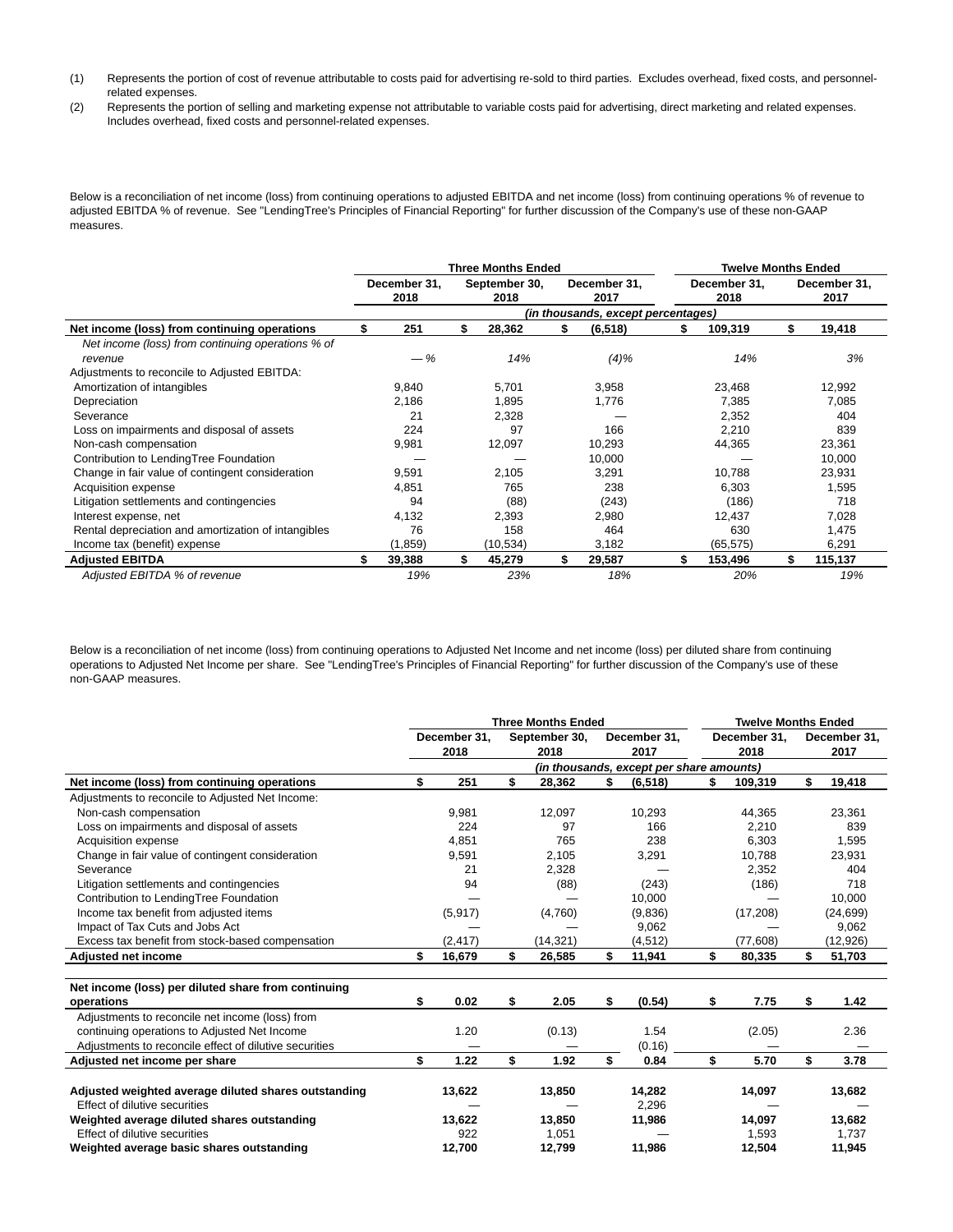#### **LENDINGTREE'S PRINCIPLES OF FINANCIAL REPORTING**

LendingTree reports the following non-GAAP measures as supplemental to GAAP:

- Variable Marketing Margin, including Variable Marketing Expense
- Variable Marketing Margin % of revenue
- Earnings Before Interest, Taxes, Depreciation and Amortization, as adjusted for certain items discussed below ("Adjusted EBITDA")
- Adjusted EBITDA % of revenue
- Adjusted Net Income
- Adjusted Net Income per share

Variable Marketing Margin is a measure of the efficiency of the Company's operating model, measuring revenue after subtracting variable marketing and advertising costs that directly influence revenue. The Company's operating model is highly sensitive to the amount and efficiency of variable marketing expenditures, and the Company's proprietary systems are able to make rapidly changing decisions concerning the deployment of variable marketing expenditures (primarily but not exclusively online and mobile advertising placement) based on proprietary and sophisticated analytics. Variable Marketing Margin and Variable Marketing Margin % of revenue are primary metrics by which the Company measures the effectiveness of its marketing efforts.

Adjusted EBITDA and Adjusted EBITDA % of revenue are primary metrics by which LendingTree evaluates the operating performance of its businesses, on which its marketing expenditures and internal budgets are based and, in the case of Adjusted EBITDA, by which management and many employees are compensated.

Adjusted Net Income and Adjusted Net Income per share supplement GAAP income from continuing operations and GAAP income per diluted share from continuing operations by enabling investors to make period to period comparisons of those components of the nearest comparable GAAP measures that management believes better reflect the underlying financial performance of the Company's business operations during particular financial reporting periods. Adjusted Net Income and Adjusted Net Income per share exclude certain amounts, such as non-cash compensation, non-cash asset impairment charges, gain/loss on disposal of assets, severance, litigation settlements, contingencies and legal fees for certain litigation matters, acquisition and disposition income or expenses including with respect to changes in fair value of contingent consideration, one-time items which are recognized and recorded under GAAP in particular periods but which might be viewed as not necessarily coinciding with the underlying business operations for the periods in which they are so recognized and recorded, the effects to income taxes of the aforementioned adjustments and any excess tax benefit or expense associated with stock-based compensation recorded in net income in conjunction with FASB pronouncement ASU 2016-09. LendingTree believes that Adjusted Net Income and Adjusted Net Income per share are useful financial indicators that provide a different view of the financial performance of the Company than Adjusted EBITDA (the primary metric by which LendingTree evaluates the operating performance of its businesses) and the GAAP measures of net income from continuing operations and GAAP income per diluted share from continuing operations.

These non-GAAP measures should be considered in addition to results prepared in accordance with GAAP, but should not be considered a substitute for or superior to GAAP results. LendingTree provides and encourages investors to examine the reconciling adjustments between the GAAP and non-GAAP measures set forth above.

#### **Definition of LendingTree's Non-GAAP Measures**

Variable Marketing Margin is defined as revenue less Variable Marketing Expense. Variable Marketing Expense is defined as the expense attributable to variable costs paid for advertising, direct marketing and related expenses, including the portion of cost of revenue attributable to costs paid for advertising re-sold to third parties, and excluding overhead, fixed costs and personnel-related expenses. The majority of these variable advertising costs are expressly intended to drive traffic to our websites and these variable advertising costs are included in selling and marketing expense on the company's consolidated statements of operations and consolidated income. When advertising inventory is re-sold to third parties, the proceeds of such transactions are included in revenue for the purposes of calculating Variable Marketing Margin, and the costs of such re-sold advertising are included in cost of revenue in the company's consolidated statements of operations and consolidated income and are included in Variable Marketing Expense for purposes of calculating Variable Marketing Margin.

EBITDA is defined as net income from continuing operations excluding interest, income taxes, amortization of intangibles and depreciation.

Adjusted EBITDA is defined as EBITDA excluding (1) non-cash compensation expense, (2) non-cash impairment charges, (3) gain/loss on disposal of assets, (4) restructuring and severance expenses, (5) litigation settlements, contingencies and legal fees for certain litigation matters, (6) acquisitions and dispositions income or expense (including with respect to changes in fair value of contingent consideration), and (7) one-time items.

Adjusted Net Income is defined as net income (loss) from continuing operations excluding (1) non-cash compensation expense, (2) non-cash impairment charges, (3) gain/loss on disposal of assets, (4) restructuring and severance expenses, (5) litigation settlements, contingencies and legal fees for certain litigation matters,

(6) acquisitions and dispositions income or expense (including with respect to changes in fair value of contingent consideration), (7) one-time items, (8) the effects to income taxes of the aforementioned adjustments, and (9) any excess tax benefit or expense associated with stock-based compensation recorded in net income in conjunction with FASB pronouncement ASU 2016-09.

Adjusted Net Income per share is defined as Adjusted Net Income divided by the adjusted weighted average diluted shares outstanding. For periods which the Company reports GAAP loss from continuing operations, the effects of potentially dilutive securities are excluded from the calculation of net loss per diluted share from continuing operations because their inclusion would have been anti-dilutive. In periods where the Company reports GAAP loss from continuing operations but reports positive non-GAAP Adjusted Net Income, the effects of potentially dilutive securities are included in the denominator for calculating Adjusted Net Income per share.

LendingTree endeavors to compensate for the limitations of these non-GAAP measures by also providing the comparable GAAP measures with equal or greater prominence and descriptions of the reconciling items, including quantifying such items, to derive the non-GAAP measures. These non-GAAP measures may not be comparable to similarly titled measures used by other companies.

#### **One-Time Items**

Adjusted EBITDA and Adjusted Net Income are adjusted for one-time items, if applicable. Items are considered one-time in nature if they are non-recurring, infrequent or unusual, and have not occurred in the past two years or are not expected to recur in the next two years, in accordance with SEC rules. For the periods presented in this report, there are no adjustments for one-time items except for a \$9.1 million charge to reduce the value of deferred tax assets in conjunction with the Tax Cuts and Jobs Act and a \$10 million commitment to fund the newly formed LendingTree Foundation, each occurring in the three and twelve months ended December 31, 2017.

#### **Non-Cash Expenses That Are Excluded From LendingTree's Adjusted EBITDA and Adjusted Net Income**